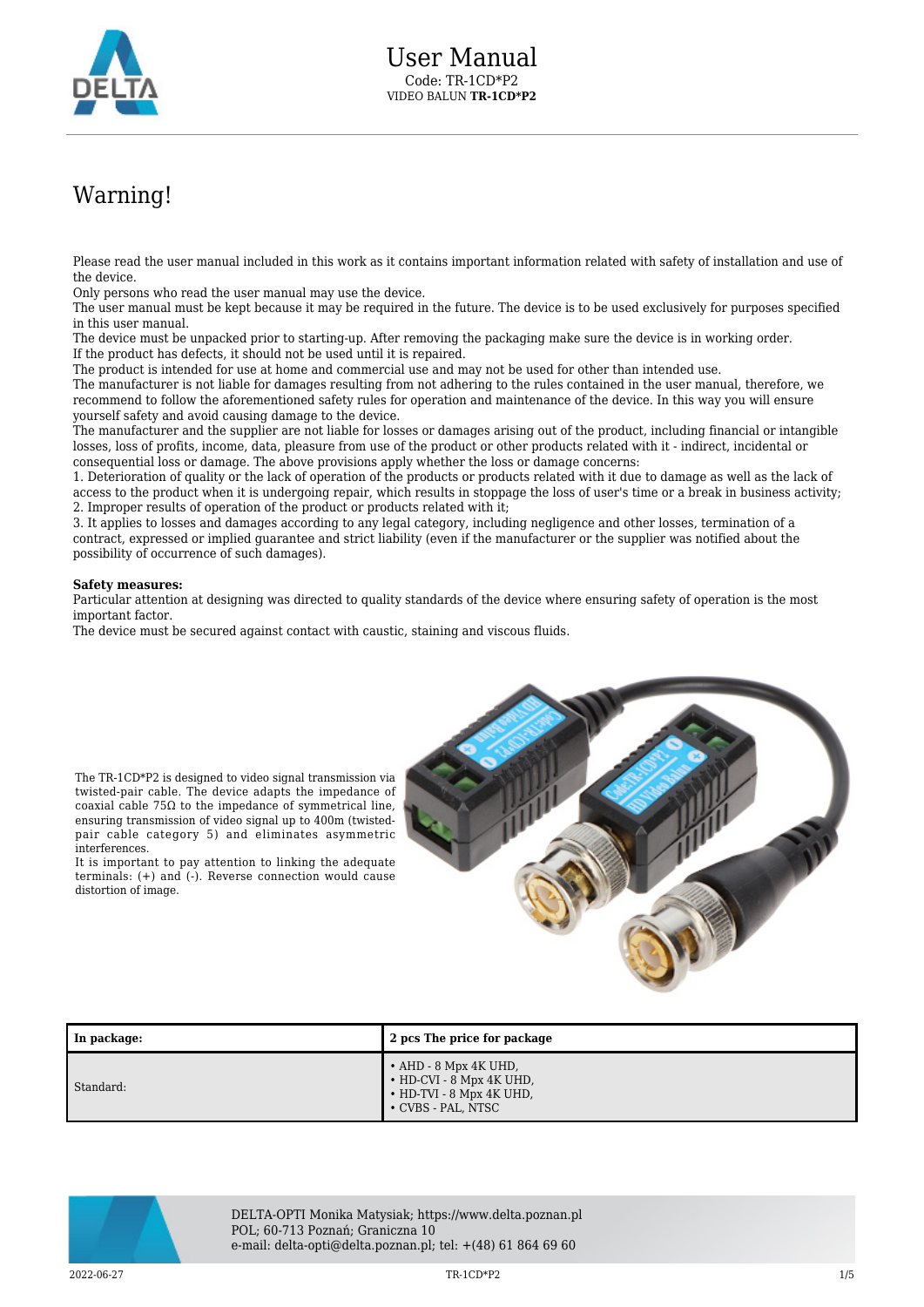

| Device type:                                    | Passive                                                                                                                                                                                                            |
|-------------------------------------------------|--------------------------------------------------------------------------------------------------------------------------------------------------------------------------------------------------------------------|
| Number of channels:                             | $\mathbf{1}$                                                                                                                                                                                                       |
| Video transmission range:                       | • 250 m @ 720p - UTP cat. 5e<br>• 150 m @ 1080p - UTP cat. 5e<br>• 400 m @ CVBS - PAL / NTSC - UTP cat. 5e                                                                                                         |
| Coaxial socket voltage range $75\Omega$ (CVBS): | 1 Vpp                                                                                                                                                                                                              |
| Attenuation:                                    | • 4.43 MHz @ 0.24 dB<br>$\cdot$ 11 MHz @ 0.46 dB<br>$\cdot$ 21 MHz @ 1.03 dB<br>• 38 MHz @ 0.89 dB<br>• 42 MHz @ 0.89 dB<br>• 67.5 MHz @ 1.32 dB<br>The attenuation applies to two devices connected to each other |
| CMRR (dB @ 5MHz):                               | 50 dB                                                                                                                                                                                                              |
| Coaxial socket impedance:                       | $75\Omega$                                                                                                                                                                                                         |
| Symmetrical socket impedance:                   | $100 \Omega$                                                                                                                                                                                                       |
| Coaxial socket type:                            | • 1 x BNC - Plug with cable 0.09 m,<br>$\cdot$ 1 x BNC - Straight plug                                                                                                                                             |
| Symmetrical socket type:                        | Cable terminals                                                                                                                                                                                                    |
| Operation temp:                                 | $-10 °C$ 55 °C                                                                                                                                                                                                     |
| Permissible relative humidity:                  | < 95 %                                                                                                                                                                                                             |
| Weight:                                         | $0.021$ kg                                                                                                                                                                                                         |
| Dimensions:                                     | 16 x 15 x 46 mm                                                                                                                                                                                                    |
| Guarantee:                                      | 2 years                                                                                                                                                                                                            |



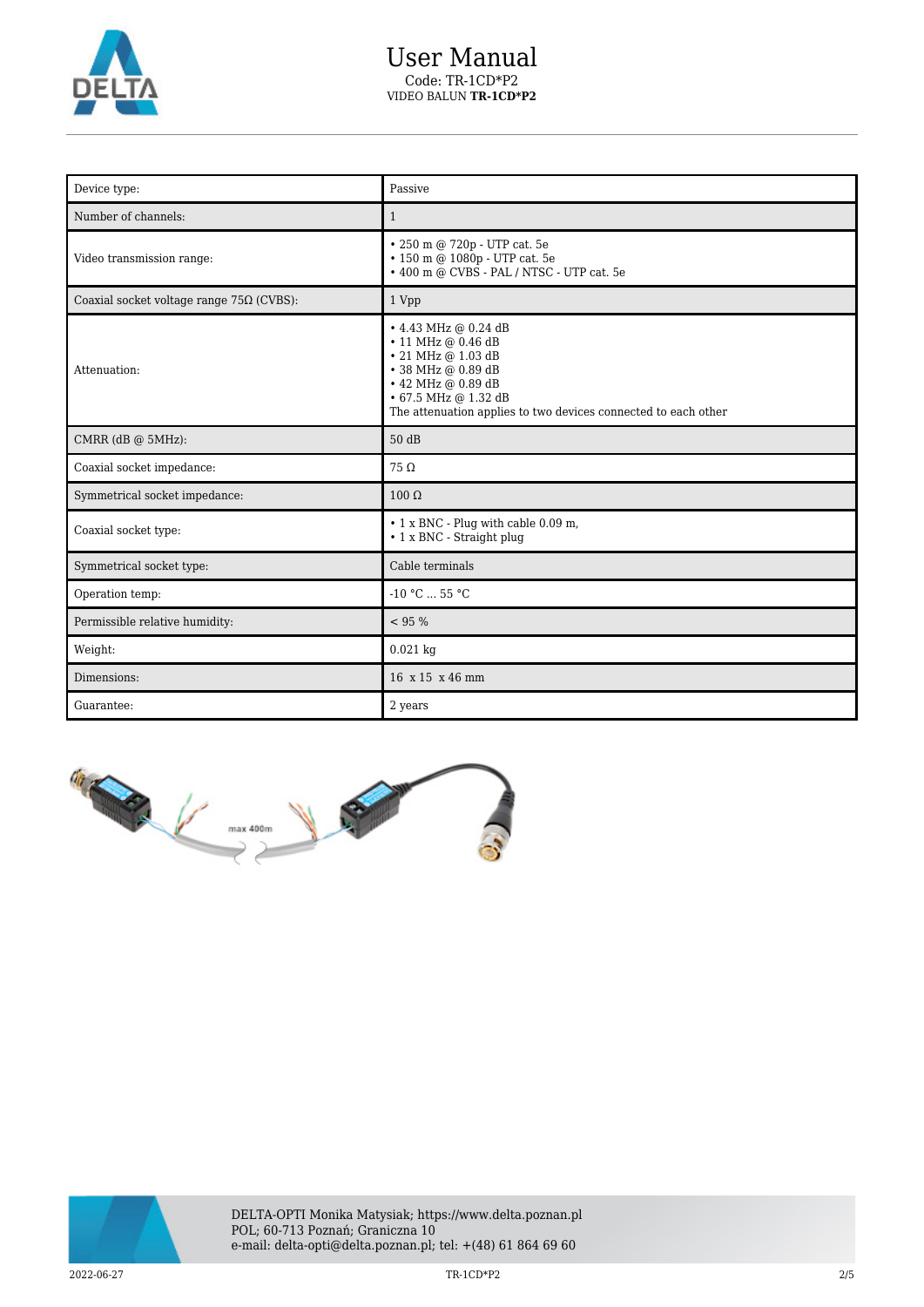





 $2022$ -06-27  $3/5$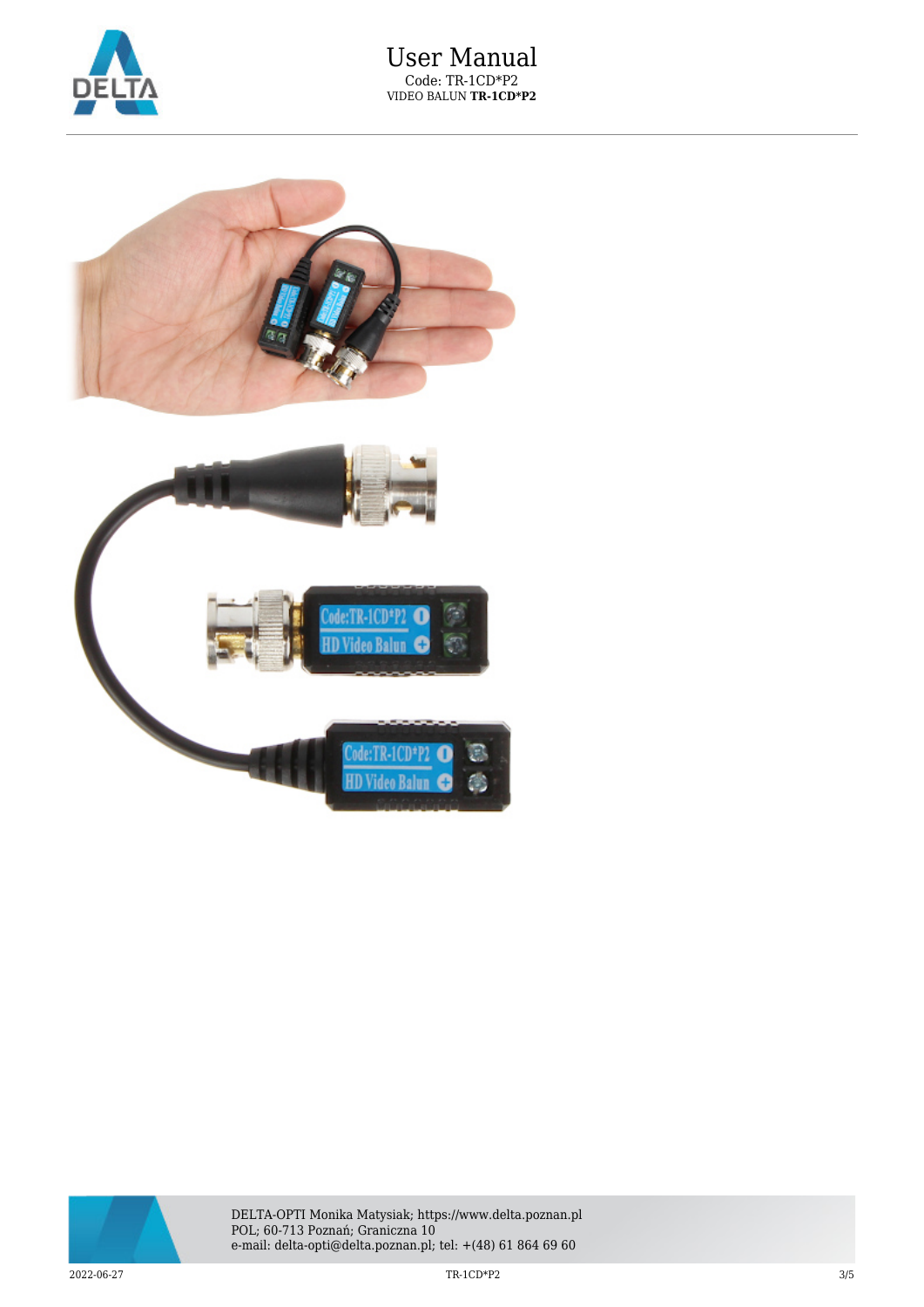



Connection diagram:



1) Camera

- 2) Monitor
- 3) Twisted-pair cable (1 pair)

Package: